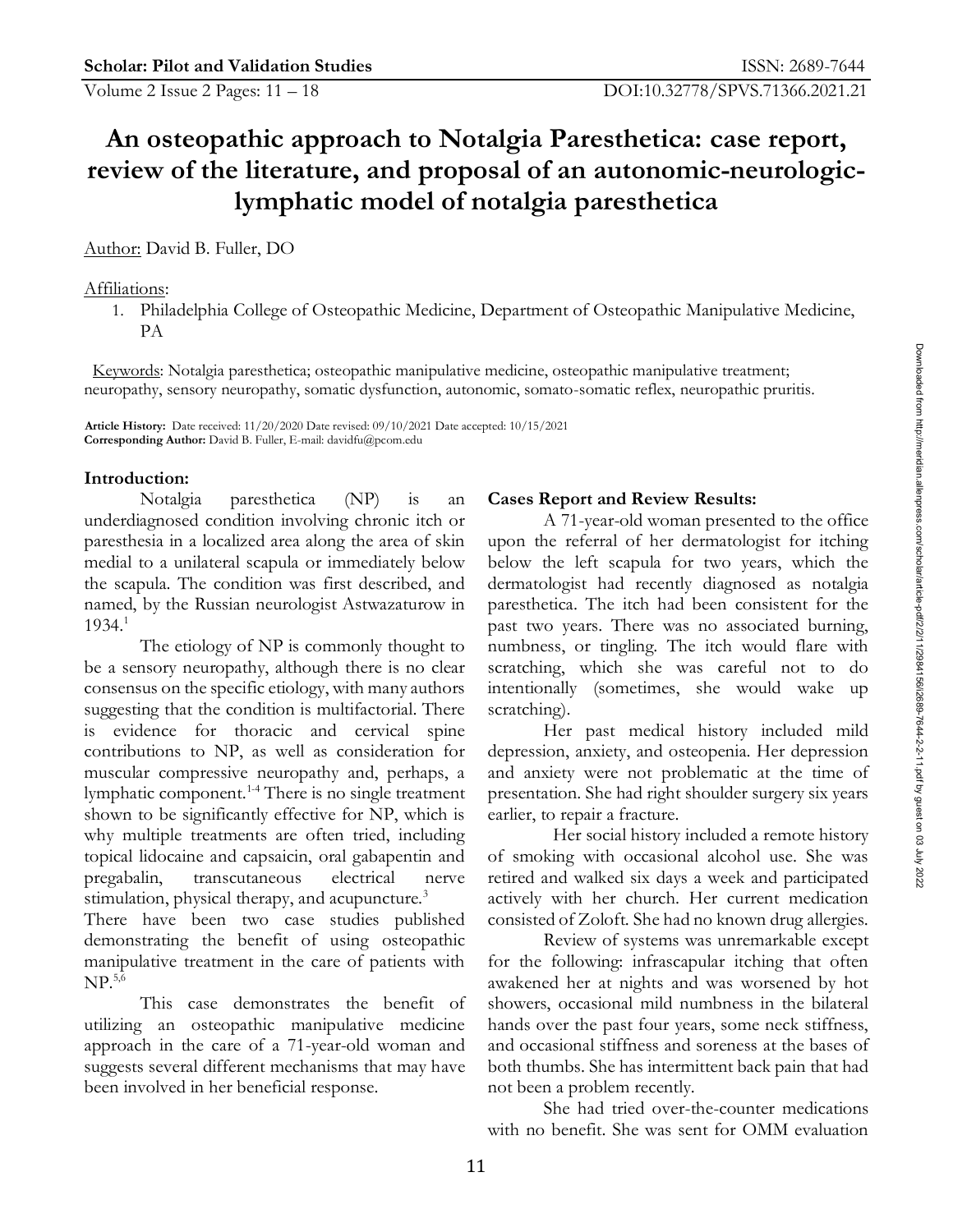and treatment upon diagnosis of NP by her technique, then treating the posterior left sixth and

and normal eyes, ears, nose, throat, neck, heart, lung, hen treated supine with direct-then-indirect MFR of and skin findings; specifically, there was no rash on the suboccipital area. The C3 vertebral dysfunction her dorsal thoracic area. Neurologic exam showed vas treated with BLT followed by Still technique. The normal findings, except for a positive Phalen test, C5 dysfunction was treated with BLT and the middle bilateral hands, at 15 seconds. Her upper extremity motor and deep tendon reflex findings were normal, was treated with indirect MFR. The posterior left as were the Tinel tests over the carpal tunnels. Spurling test was negative. She did have markedly left posterior 6th rib tenderpoint was treated with  $\overline{5}$ rotation, left more restricted than the right. She had a mildly increased cervical lordosis and thoracic OMT, with increased motion of her areas of somatic  $\frac{1}{3}$ kyphosis with significant anterior head carriage. She dysfunction and she had no discomfort after  $\frac{1}{6}$ also had Heberden's nodes on most fingers. There treatment. was no edema in the extremities. As part of the first treatment, the patient was  $\frac{3}{8}$ 

sputing test was measured with a network and the particular of the head and neck, especially with counterstrain. LAS and MFR were used to treat her original measured than the gott She had a wrist and ghow dysfunctions. Sh findings included: suboccipital strain, C3 extended, stretches to address her postural imbalance. She was  $\frac{1}{8}$ rotated right, sidebent right, C5 extended, rotated also taught wrist stretches for her carpal tunnel  $\frac{2}{9}$ right, sidebent right, hypertonic bilateral middle syndrome. She tolerated the stretches well and was  $\frac{1}{3}$ scalenes, restricted bilateral first ribs, elevated right given instructions sheets for each of them. She was  $\frac{2}{3}$ first rib, T6 flexed, rotated left, sidebent left, T7 also directed to try a trial of glucosamine 1500mg,  $\frac{1}{8}$ flexed, rotated left, sidebent left, the left sixth and chondroitin 1200mg daily for her osteoarthritis of  $\frac{1}{3}$ seventh ribs were posteriorly translated, with a left hands and spine. posterior 6th rib tenderpoint, and there were fascial strains across the thoracic inlet, left wrist, and right marked (more than 50%) improvement with her  $\frac{1}{8}$ elbow. She had restricted middle scalenes, levator periscapular itching. The itching had not awakened  $\frac{1}{2}$ scapulae, sternocleidomastoid, pectoral, and upper trapezii muscles.  $\frac{1}{2}$  showers. The tinging in her hands remained mild and  $\frac{1}{2}$ 

paresthetica, osteoarthritis of the cervicothoracic have more motion present in the cervical, thoracic,  $\frac{1}{8}$ spine and hands, and mild bilateral carpal tunnel and rib areas of dysfunction. She was doing her home syndrome with somatic dysfunction of the cranial, exercises daily. She was treated again with OMT, cervical, thoracic, rib, and upper extremity areas. It was also noted that she had postural imbalance consistent with upper crossed syndrome. 100 had started taking glucosamine and chondroitin.

myofascial release (MFR), balanced ligamentous tension (BLT), Fulford percussor, Still Technique, muscle energy technique. Specifically, treatment was presentation. started with the patient seated, treating the T6 and T7 vertebral restrictions with Fulford percussor more at one-month intervals. She was treated with a

dermatologist. The right first ribs with Still technique. The right first rib Her exam revealed normal overall appearance vas also treated with Still technique. The patient was scalenes were treated with LAS. The thoracic outlet sixth and seventh ribs were treated with BLT and the counterstrain. LAS and MFR were used to treat her wrist and elbow dysfunctions. She responded well to treatment.  $\frac{1}{30}$ 

The individual's osteopathic structural taught scalene, levator scapulae, and pectoral  $\frac{1}{2}$ hands and spine.  $\frac{18}{2}$ 

A recent thoracic spine x-ray report, which intermittent. Her neck was still stiff, although she did  $\frac{1}{2}$ she brought with her from her dermatologist, have more movement. Her physical exam was very  $\frac{8}{5}$ reported multilevel thoracic spondylosis with similar to her first visit, including a positive Phalen  $\frac{1}{8}$ endplate osteophyte formation. 99 sign at 15 seconds. She had a similar set of  $\frac{4}{9}$ The initial diagnoses were notalgia osteopathic structural findings; however, she did <sup>5</sup> Upon return two weeks later, she reported a her since her last visit. It was still noticeable with hot similar to her first visit, with a good response. The stretches given last visit were reviewed with her. She counterstrain. LAS and MHR were used to treat her worst and cloud yelfstimetions. She responded well to more transmit of OMIT, with increased motion of her areas of somatic dysfunction and she had no discomfort after treat

She was treated with osteopathic 11 The patient returned four weeks later. She manipulative treatment (OMT) that included noted marked improvement for the two weeks counterstrain, ligamentous articular strain (LAS), and amount of itching was greatly improved since her following the second visit. She did note some mild recurrence of the itch at the third week. The overall presentation.

She was seen again at two weeks, then twice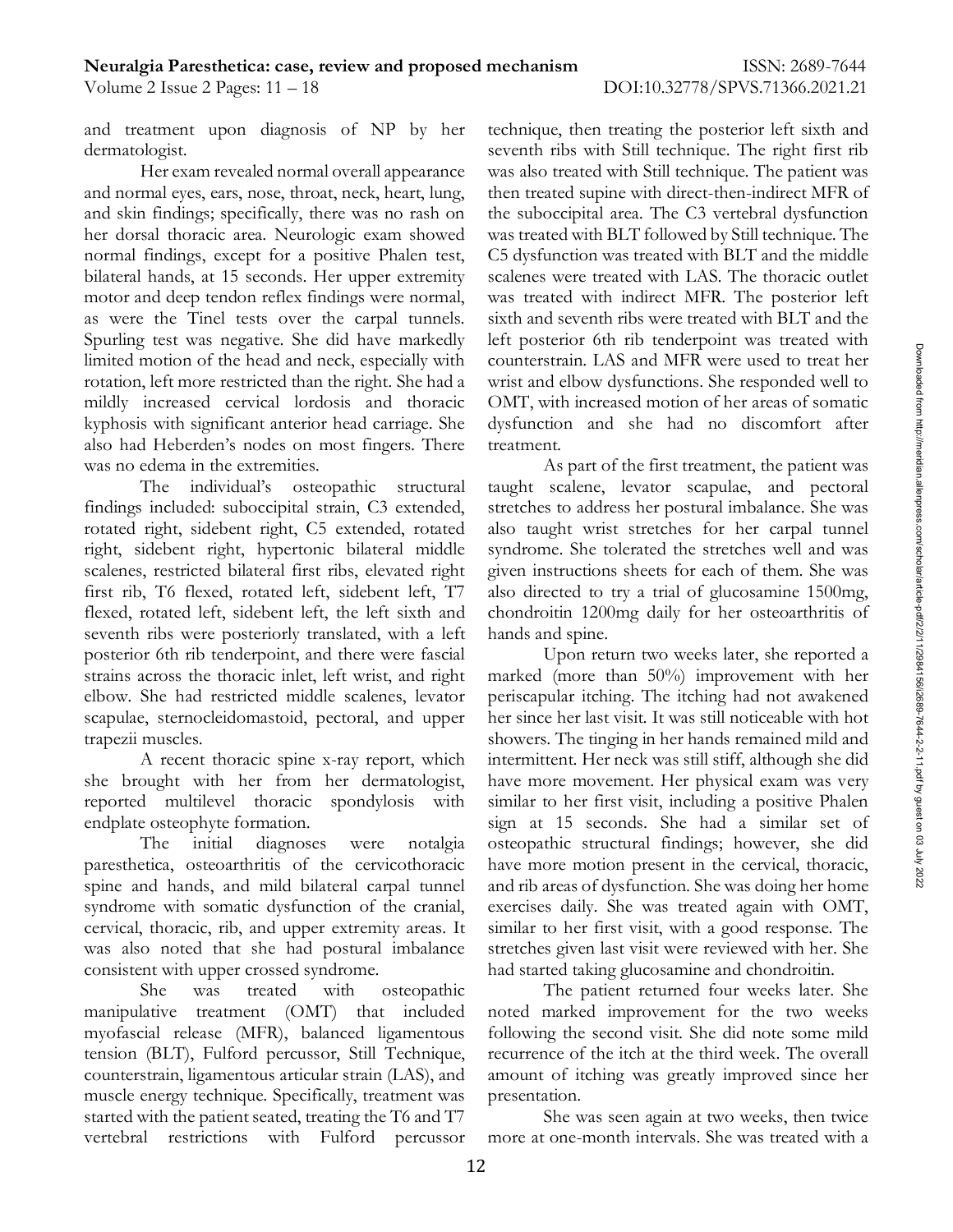sometimes accompanied by paresthesias or pain. The symptoms are localized and continuous or frequent, often lasting for two to three years, seen more often in women, especially in mid-to-late adulthood, often on the left side.<sup>1,4</sup> There is frequently, but not always, a hyperpigmented macule or lichenified area in this region. This has been found to be due to chronic scratching or rubbing; the histopathology is consistent with lymphatic congestion.<sup>4</sup> consistent with scratching.<sup>1,4,7,8</sup>

Sensory Neuropathy:<br>Associated Cervical and Thoracic Degenerative Despite the l

medial border of the scapula or the infrascepular area,  $\alpha_{\text{max}}$ ,  $\alpha_{\text{max}}$ ,  $\alpha_{\text{max}}$  (asses of intense grantias and the area around the<br>symptoms are localized by pracestoss or princ. The throacic duct is well inneva including MRI, have found an association of thoracic and/or cervical degenerative disc and spinal changes associated with  $NP<sup>2</sup>$  Various authors presume the problem to arise from the posterior rami of the upper thoracic spinal nerves, especially T2-6 nerve roots, microneurological level.<sup>7</sup> Understanding the while others believe the symptoms of NP to arise primarily from lower cervical degenerative disease, the pathophysiology of NP. especially  $C5-6$ <sup>1,3,8</sup> Some of these authors speculate that there may be other factors that are not easily Neuropathic Pruritis: visualized on radiological studies that may contribute to NP, such as cervical spine strain, osteoarthritis, muscle spasms, cervical fibrous bands or other (or glial) damage or dysfunction.<sup>9</sup> The cervical spine pathology.<sup>2</sup> They propose that  $NP$ spinal nerve compression may trigger functional, rather than recognizable structural changes in cutaneous nerves, causing  $NP^{2,3}$  Other studies have found no correlation of NP with findings on spinal MRI imaging.<sup>7</sup> EMG studies have been inconclusive. $4$ 

An alternative etiology of NP has been proposed, by one author, to be lymphatic. The author

similar regimen of OMT each visit. She continued to dorsal rami models of spine pathology, nor does it fit do her exercises and take her supplements. Her with the model of the dorsal scapular nerve itching greatly improved (almost resolved) with her involvement, which has also been suggested.<sup>4</sup> This noting mild episodes at night about once a month. author proposes that lymphatic congestion, via She no longer had any daytime itching. She also noted horacic duct dysfunction, may play a role, especially improved motion and less stiffness in her neck and since the most posterior portion of the thoracic duct upper back. She was instructed to follow up should is at the level of T2-T6 where it enters the superior she have any recurrence of her itching. The mediastinum. Some studies, but certainly not all, **Discussion:** 173 thoracic duct is found on the left 80-95% of the 2222 thoracic duct is found on the left 80-95% of the NP typically presents with itching along the  $\mu$  time).<sup>4</sup> Lymph congestion has been shown to be a indicate a predominance of left-sided findings (the cause of intense pruritus and the area around the thoracic duct is well innervated with C-fiber and Adelta nerve fibers.<sup>4</sup> This same author published a case in which electrical impedance myography studies were used to measure the soft tissue over the rhomboid major muscles in a patient with left-sided NP and the findings demonstrated increased tissue edema and extracellular fluid on the involved side, consistent with lymphatic congestion.<sup>4</sup>  $\frac{3}{2}$ 

# Sensory Neuropathy:  $\frac{2}{3}$

Spinal Processes: 1872 Caused by nerve pathology, there is a large consensus  $\frac{2}{3}$ Some studies, using radiological imaging, that NP is a sensory neuropathy. This is for good Despite the lack of clear proof that NP is reasons, since the symptoms appear to be neurologically-mediated and often respond, at least partially, to neurological medications. There are suggestions to explore neurological causes at the microneurological level.<sup>7</sup> Understanding the  $\frac{2}{5}$ neurophysiology of pruritis will help to better explore the pathophysiology of NP.  $\frac{2}{9}$ 

# Neuropathic Pruritis:

Possible Lymphatic Component: 2081 prurireceptors are also weakly activated by capsaicin, points out that the localized symptoms of intense but not specific for itch.<sup>11</sup> These same fibers also itching with NP do not fit well with dermatomal or  $\arccos$   $\arctan$  nociceptors.<sup>9</sup> There are also histamine-One of the widely accepted categories of itch is neuropathic pruritis, which is caused by neuronal (or glial) damage or dysfunction.<sup>9</sup> The  $\frac{8}{8}$ neurophysiology of itch overlaps considerably with the neurophysiology of pain, often involving the same nerve fibers and similar processes of peripheral and central sensitization.<sup>10</sup> There are selective itch receptors, named prurireceptors, in the skin that are found on small-caliber afferent C-fibers that are reactive to histamine. These histamine-sensitive which is why they have been termed "itch-selective" rather than "itch-specific", because they are selective, carry notice duct is well innervated with C-fiber and A-<br>thoracise of intersections and the area around the dedical nerve fibres:<br> $\theta$  dedical nerve fibres: This same author published a case<br>in which electrical impedance m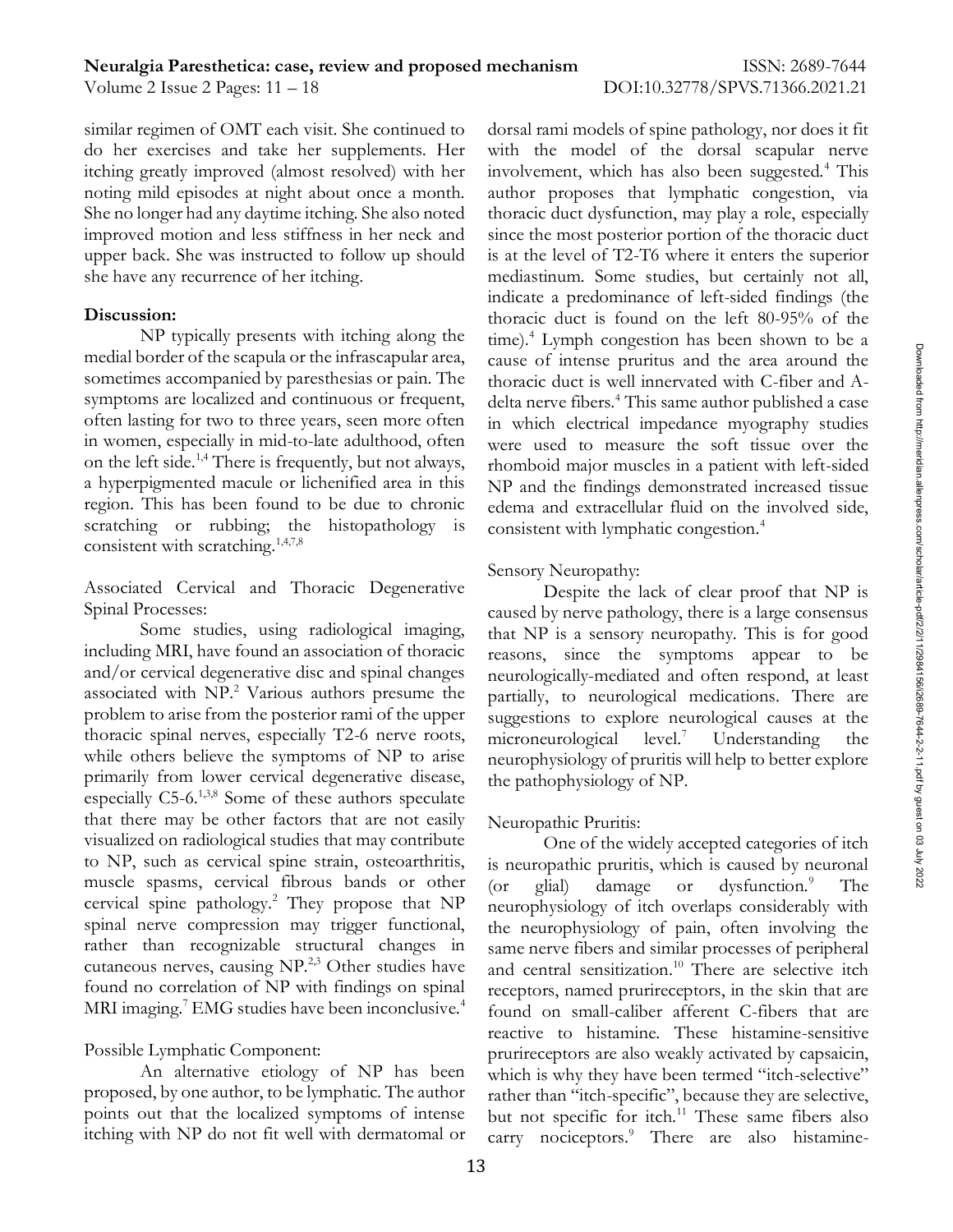itch.<sup>10</sup> There may be other itch receptors on A-delta facilitated? fibers (See Figure 1).



sensitivity of C-fibers to inflammatory mediators, such as bradykinin, serotonin, and prostaglandins, as Sympathetically-Maintained Itch: well increased nerve growth factor, which in turn leads to further upregulation of neuropeptides, especially substance  $P^{10}$  Substance P is a pruritogen as well as a probable neuronal sensitizing agent.

shown to be similar to that for nociceptive processes, involving the spinothalamic tracts as well as areas of the thalamus, subcortical and various cortical regions.<sup>9</sup> With central sensitization for itch, normal tactile and painful stimuli are perceived as itching, which is termed alloknesis (knesis is an ancient Greek word for itching). This likely involves hypersensitivity to small caliber C-fiber input, similar to that seen with chronic pain syndromes.<sup>10</sup> There are close parallels between pain and itch patterns of sensitization with allodynia correlating with alloknesis and hyperknesis, which explains why medications, such as gabapentin, which suppress C-fiber activity, are used for both neuropathic pain and chronic itch.<sup>10</sup> Such sensitization, once established, would be consistent with persistent itch out of proportion to tactile sympathetically-maintained pain with the thoracic stimuli, such as is seen with NP. However, the

independent prurireceptors likely involved in chronic question remains, which nerve structures are being facilitated? **3022** 

Autonomic Components:

**Figure 1: C-fiber with itch-selective receptors** An area that has not been explored in NP is **(prurireceptors) and nociceptors.** The role of autonomic pathways, particularly sympathetically-mediated pathways and reflexes. The sympathetic nerves system may play a key role in NP.

I=itch, P=pain/nociception. B=Bradykinin, NGF=Nerve eliciting a neurogenic inflammatory response in the  $\frac{1}{\frac{8}{9}}$ Growth Factor, P=Substance P, PG=Prostaglandin. 270 surrounding tissue as well as affecting local  $\frac{3}{8}$ Peripheral Sensitization:  $\overline{\mathbf{r}}$  both sympathetic and somatic reflexes at multiple  $\overline{\mathbf{r}}$ Peripheral sensitization for itch is similar to levels, including the spinal cord, brainstem, and  $\frac{3}{8}$ **Example 19**<br>
(sensory) fibers; the majority of these sympathetic<br>
and parameteristic primary affects that properties that the step of<br>
Theorem (because the small caliber C-fibers.<sup>18</sup> These autonomic primary<br>
affects tha The autonomic nervous system is both an efferent and afferent system; all nerves containing autonomic efferent axons also carry primary afferent (sensory) fibers; the majority of these sympathetic and parasympathetic primary afferent fibers are small-caliber  $C$ -fibers.<sup>10</sup> These autonomic primary afferent fibers target T1-L2, S2-S4, and the vagal  $complex.<sup>12</sup>$  These fibers respond to nociceptive stimuli and other stimuli. Some are capable of vasculature.<sup>12</sup> Input from these fibers can influence forebrain levels.<sup>12</sup>  $\frac{3}{8}$ 

# Sympathetically-Maintained Itch:  $\frac{32}{2}$

 $\frac{10}{2}$  pain can be generated and maintained either by  $\frac{20}{8}$ Central Sensitization:  $\sum_{n=1}^{\infty}$  sympathetic nervous system, the latter condition is  $\sum_{n=1}^{\infty}$ Central sensitization for itch has also been  $\frac{1}{2}$  known as sympathetically-maintained pain.<sup>13</sup> Neuropathic pruritis, in some ways, can be seen as analogous to neuropathic pain, with the difference being itch rather than pain. Neuropathic sensory nerves alone or by inappropriate action of the known as sympathetically-maintained pain.<sup>13</sup>  $\frac{3}{5}$ Sympathetically-maintained pain can be caused by neurogenic inflammation, which is triggered by inflammatory and stimulatory mediators released by the terminal sympathetic fibers.<sup>13</sup> This can lead to sympathetic-sensory coupling in which sympathetic nerve terminals contribute to activation and sensitization of C-fiber nociceptors via several mechanisms, including the release of substance P, bradykinin, prostaglandins, and increased nerve growth factor.<sup>13</sup> As mentioned above, itch-selective receptors are found on the same C-fibers as nociceptors and they also respond to substance  $P$ , bradykinin, prostaglandins, and nerve growth factor. 345 It is quite probable that sympathetically-maintained itch follows much the same pathway as (sensory) fibers; the majority of these sympathetic and parasympathetic pimary afferent fibers are accordined pimary afferent fibers are separated to notecrolive in small caliber C-fibers.<sup>18</sup> These autonomic pimary affere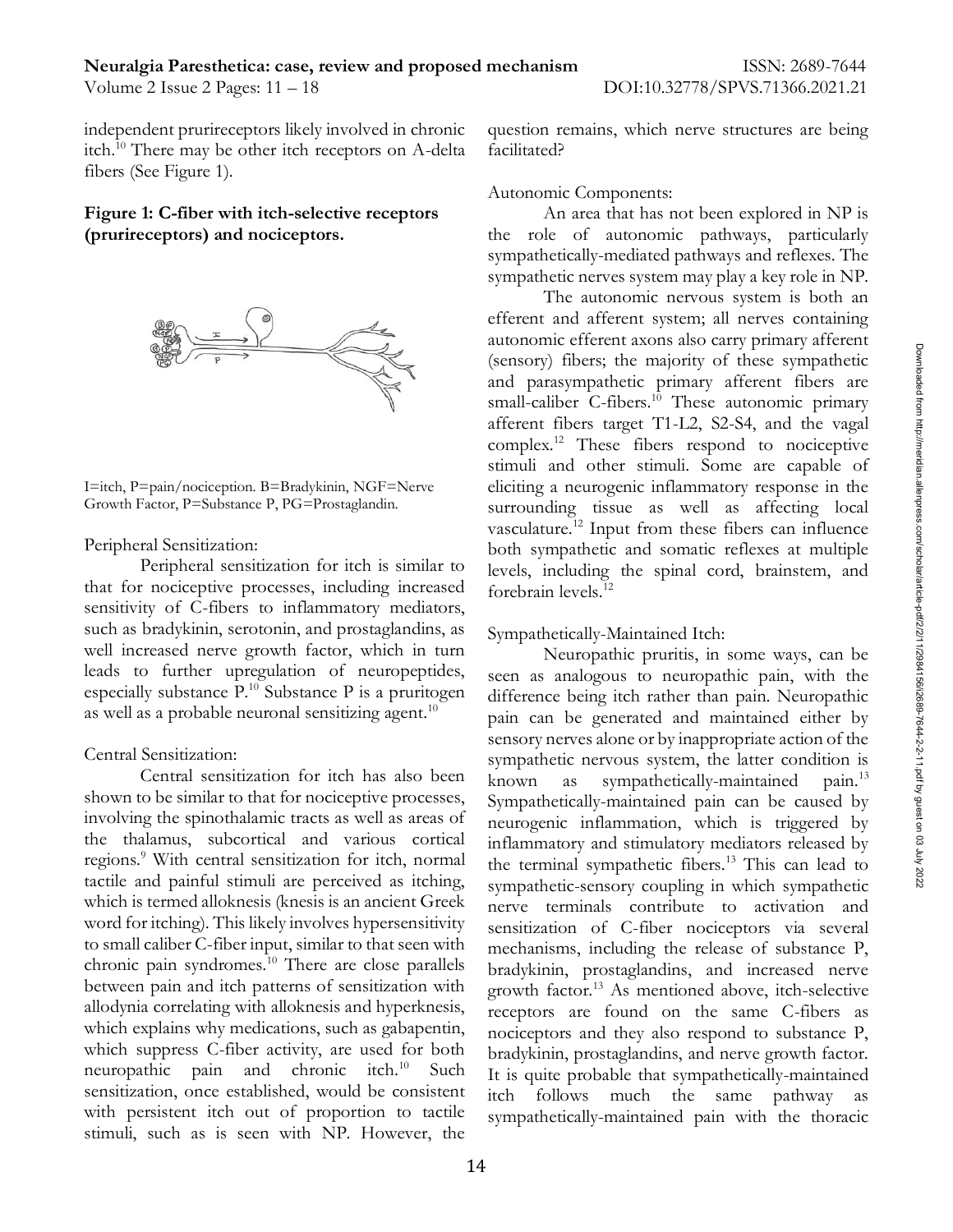spinal sympathetic nerves contributing to the



interneuron (light purple). 5. Spinothalamic tract neuron (green). 6. Thalamus. 7. Thalamocortical neurons (brown). 8. Preganglionic sympathetic neuron (light blue). 9. Postganglionic sympathetic neuron (dark blue). 10. Sympathetic paraspinal<br>chain. B=Bradykinin, NGF=Nerve Growth Factor,

Cervical and Thoracic Sympathetically-Mediated

Another probable sympathetically-mediated component of NP is from cervical spine processes, such as degenerative disc disease, degenerative joint disease (including facet arthropathy), and cervical

An example of a cervical-upper thoracic sympathetically-mediated reflex (which includes these same thoracic C-fibers) is the reflex changes found in the area of T1-T5 in patients with cervical  $\frac{dy_3}{3}$ nociceptive input, such as seen with cervical degenerative disc disease and nerve root impingement.<sup>3,9</sup>

pathophysiology of NP (See Figure 2). 350 arises from the lateral horns of the T1-5 spinal cord Figure 2: Notalgia Paresthetica Segmental paraspinal chain ganglia.<sup>14,15</sup> From there, they ascend **Sympathetic and Spinothalamic Innervation.** 353 to the cervical spine sympathetic ganglia, where they The sympathetic efferent supply to the neck segments and travels out the ventral horns to the contribute efferent sympathetic fibers to the cervical spinal nerves, some of which innervate the cervical spine structures. These same pathways also carry sensory afferent information, from small-fiber primary afferent fibers.<sup>9</sup> The recurrent meningeal nerve (a.k.a. sinuvertebral nerve) is a nerve of particular interest because it is a sensory-sympathetic nerve that carries both sensory and sympathetic nerve fibers that innervate the dura, disc, ligaments, and periosteum of the spinal canal.<sup>9</sup>  $\frac{1}{8}$ 

1. Skin and underlying structures. 2. C-fiber afferent neuron somatic dysfunction of these vertebra and associated  $\frac{8}{9}$ Figure 1. Sin and underling structures are the spinal cord interneuron and sympathetic cord interneuron (the spinal cord interneuron (dark purple). The correct argument correct internet between the spinal cord internet int sympathetic neuron (dark blue). 10. Sympathetic paraspinal medial aspect of the posterior ribs may also play a role  $\frac{18}{2}$  $P=Substance P, PG=Prostaglandin.$ The cervical spine sensory afferent fibers and the efferent sympathetic fibers travel along the paraspinal sympathetic ganglia to and from the upper thoracic segmental levels of the spine, in which the sympathetic fibers originate.<sup>12,14</sup> The recurrent meningeal nerve afferent fibers terminate in the dorsal horn of these thoracic spinal levels, where they connect through interneurons with ventral horn fibers. Connected motor neurons in the ventral horn can cause changes in resting tone of the associated paraspinal musculature, which in turn may cause ribs (because the posterior ribs articulate with the respective transverse processes of these vertebrae).<sup>14</sup> The proximity of the sympathetic ganglia to the in the reflex changes causing somatic dysfunction at the costovertebral junctions.

 $\sum_{i=1}^{\infty}$  Components: somatic dysfunction.<br> $\frac{1}{2}$  and  $\frac{1}{2}$  are significantly explicitly to the set of the set of the set of the set of the set of the set of the set of the set of the set of the set of the set of the set of the set of th This neurologic connection explains why thoracic somatic dysfunction of the associated vertebrae, costotransverse joints, and connected tissues is found with cervical nerve root impingement and other nociceptive processes of the cervical spine. A similar process may well be involved in patients with NP who have cervical degenerative changes or other nociceptive conditions that can contribute to 418 the already overactive sympathetic activity at the thoracic level, especially if there is somatic dysfunction associated with this process (See Figure  $3)$ .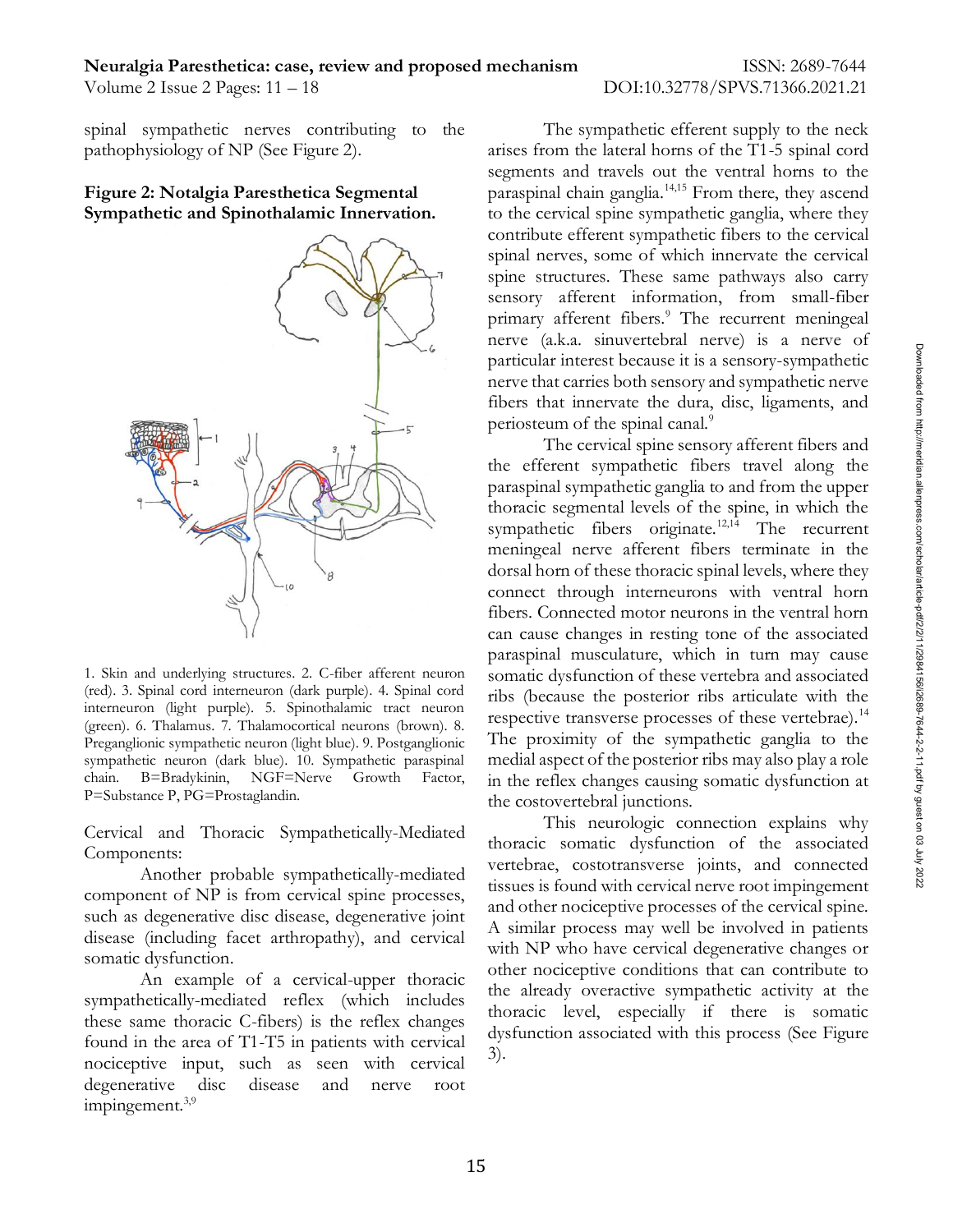

Small-fiber primary afferent sensory neuron (red). 4. Spinal  $\frac{100 \text{ oz}}{200 \text{ oz}}$  associated with sympathetic from multiple structures. cord interneuron connecting sensory afferent and sympathetic efferent neurons (purple). 5. Preganglionic sympathetic neuron (light blue). 6. Postganglionic sympathetic neuron (dark blue). 7. Spinal cord interneuron connecting sensory afferent and Sensitization: ventral motor neurons (purple). 8. Ventral motor neurons to

This cervical-thoracic connection has also been documented with the finding of somatic somatic averture a somato-somatic dure<br>function of the certical cause being associated autonomically-mediated sensitization process, dysfunction of the cervical spine being associated with findings of upper thoracic somatic dysfunction, which is likely mediated through the same process likely maintains these racintated iterations which include the small-caliber sympathetic pathway, involving the recurrent meningeal nerve.<sup>16</sup> This anatomic correlation is why <sup>prurireceptor</sup> C-noers involved in the neuropathic<br>correlation and analysis to the upper itch of NP. This sympathetically-mediated cervical spine dysfunction can refer pain to the upper<br>there is no the the sympathetically-mediated<br>facilitation, related to underlying somatic

Figure 3: Segmental Sympathetic and **426 Thoracic Sympathetically-Mediated Viscerosomatic Spinothalamic Innervation 427 Reflexes: All all and All and All and All and All and All and All and All and All and All and All and All and All and All and All and All and All and All and All and All and All and All a** Reflexes:

1. C6 vertebra. 2. Recurrent meningeal visual distribution is the sympathetically interded visual distribution is a supported on the things of sinus and those control of the some small distribution of the some of the many The  $T2-6$  medial scapular area is also the site of commonly found viscerosomatic reflexes involving the heart and lungs, which are mediated by visceral primary afferent C-fibers, via the sympathetic nervous system. $17$  It is possible that there could be vagally-mediated autonomic contributions as well.<sup>12</sup> Viscerosomatic reflexes have long been documented in the osteopathic literature and are commonly used in practice.<sup>15,18</sup> These reflexes are mediated by autonomic reflexes, such as the sympatheticallymediated viscerosomatic reflexes between the lungs and thoracic paraspinal and rib areas, which involve small-fiber C-fiber visceral sensory afferents as well as sympathetic efferents.<sup>15</sup> Neurogenic inflammation may play a role in these reflexes.<sup>12</sup> Treatment of the somatic dysfunction component with osteopathic manipulative treatment can have a beneficial aspect on the involved visceral structure, such as the lungs.<sup>18</sup> The reflex changes of somatic dysfunction of the thoracic vertebra and associated costovertebral joints 469 has been found to be associated with other sympathetically-mediated reflex sources as well, including ENT, cardiac, and upper extremity nerve problems such as carpal tunnel syndrome.<sup>15,19</sup> All these structures also derive sympathetic supply from the upper thoracic spine.  $\frac{1}{8}$ condition. The neurological state of this propagation in the neurological victor of the neurological process between the lungers and thoncic paraspinal and rib races where the neurological from the movive of this process.<sup></sup>

In summary, the location of the symptoms of NP coincide with sympathetically active areas known to be associated with sympathetic-mediated reflexes from multiple structures.

## Somato-Somatic Autonomically-Mediated Sensitization:

paraspinal muscles (green). thoracic and periscapular region.<sup>14</sup> tacilitation, related to underlying somatic It is probable that the medial scapula and infrascapular areas of itching in patients with NP involve components of thoracic, costal, and cervical somatic dysfunction that facilitate a somato-somatic autonomically-mediated sensitization process, 487 possibly involving neurogenic inflammation. This process likely maintains these facilitated itch 489 pathways, which include the small-caliber prurireceptor C-fibers involved in the neuropathic 491 itch of NP. This sympathetically-mediated facilitation, related to underlying somatic dysfunction, may not be the only factor; however, it may well play an important role in maintaining this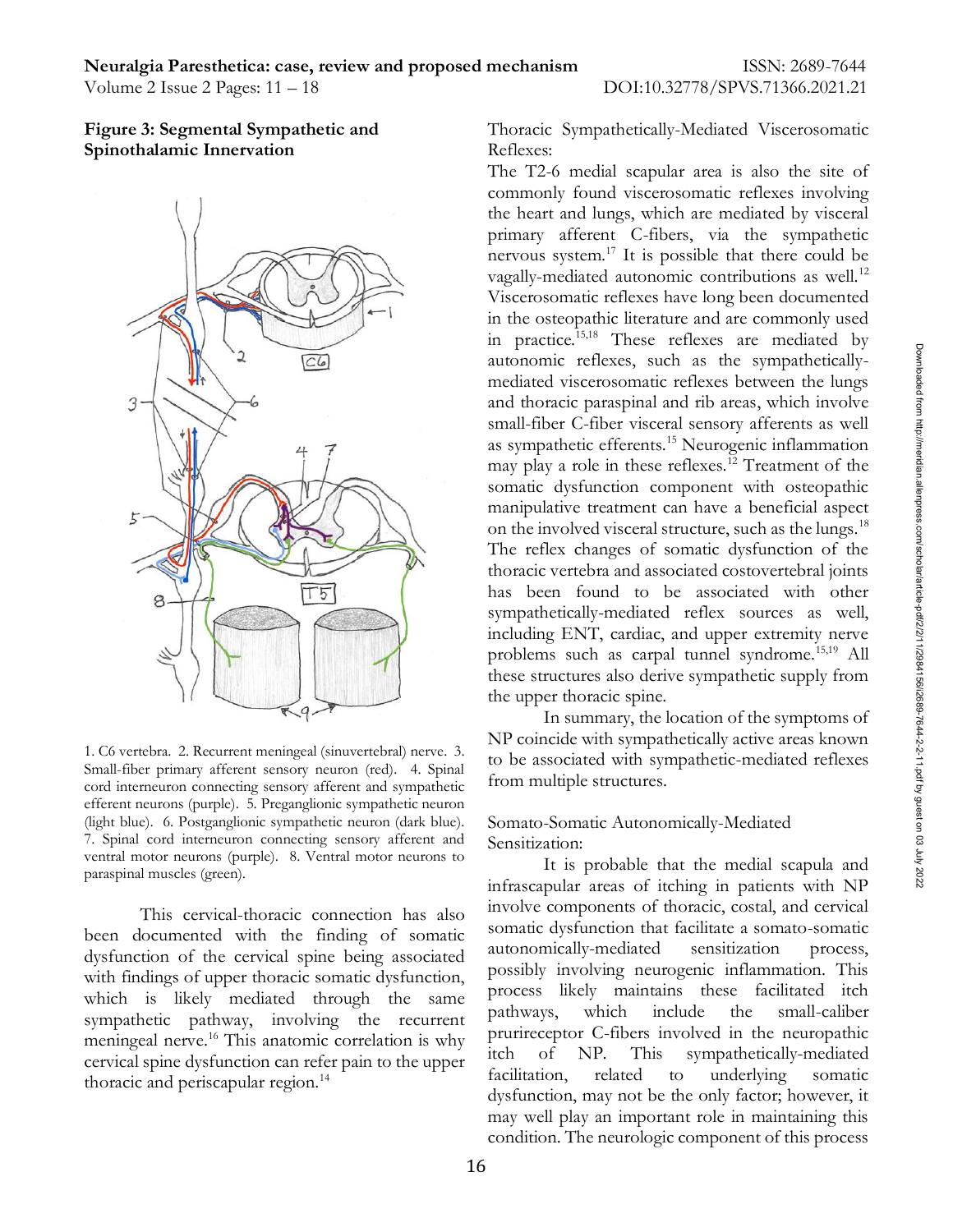may be further aggravated by lymphatic congestion associated with the underlying somatic dysfunction

medicine (OMM) approach addresses patients and immediate and sustained response to OMT suggests their problems from three perspectives - neurologic, that OMT was the primary reason for her overlap, evaluating and treating patients from each of

fluid, and biomechanical.<sup>20</sup> While these aspects often improvement.<br>This charge and increase aspects of a Non-Readingly, teaching the more and costal<br>the three perspectives is worthwhile.<br>More are separate that the propos patients with NP would be to identify and treat sympathetic and spinal nerve function. Treating her  $\frac{1}{6}$ somatic dysfunction of the cervical, thoracic, and cervical somatic dysfunction may have helped  $\frac{1}{8}$ costal areas, to decrease and balance overactive decrease sympathetically-mediated reflex autonomic activity at both the thoracic and costal contributions to her middle thoracic and levels, as well as to maximize function at the spinal costovertebral process. Treating her suboccipital  $\frac{1}{8}$ nerve level. A fluid aspect of this approach would be remove any restrictions and correct any somatic dysfunction of the first ribs and thoracic outlet, to thoracic outlet, first rib dysfunction, as well as her  $\frac{6}{8}$ facilitate lymphatic drainage of the upper thoracic lower rib and thoracic vertebral dysfunctions, likely  $\frac{1}{8}$ area and perhaps address any dysfunctions involving improved her lymphatic drainage, maximizing  $\frac{1}{2}$ structures related to the diaphragm, to maximize the Iymphatic return from the thoracic duct, which may  $\frac{8}{3}$ lymphatic pumping mechanics of breathing. have contributed to her left-sided NP. Addressing  $\frac{1}{2}$ Normalizing sympathetic tone may also improve her long-standing pattern of postural dysfunction  $\frac{2}{9}$ lymphatic flow, via dilation of large lymphatic vessels. with home stretches likely improved her The biomechanical approach overlaps with the biomechanical function and may have also helped  $\frac{9}{8}$ neurologic and fluid, by making sure there is optimum motion in the cervical and thoracic 527 vertebrae and rib cage as well as addressing any **Conclusion:** myofascial restrictions that could affect neurologic, 529 fluid, and mechanical function. The somatic dysfunction contributing to their ongoing  $\frac{2}{9}$ 

neuropathic itch, leading to chronic NP. Her somatic vorthwhile approach to consider in patients with NP. dysfunction likely impacted her at a neurologic level, 541 involving spinal nerves and sympathetically-mediated Author Contributions: reflexes (thoracic and cervical), as well as at a David B. Fuller, DO is the sole author. He is also the lymphatic level. Her postural imbalance may also creator of the figures in this article. have contributed to this process as well.

of the structures related to the area of itch along the somatic dysfunction with OMT, with greater than scapula. Scapula. Sollowing the first evaluation and scapula. Sollowing the first evaluation and Osteopathic Approach - Neurologic, Fluid, and term with her postural imbalance and eventually the Biomechanical: 503 and 503 supplements may have 553 supplements may have 552 supplements may have A well-rounded osteopathic manipulative helped her osteoarthritis of the spine and hands. Her This patient responded well to treatment of her cervical, thoracic, costal, and upper extremity treatment. The home stretches likely helped longimprovement.

the three perspectives is worthwhile. Somatic dysfunction with OMT likely improved  $\frac{8}{9}$ A neurologic aspect of an OMM approach to biomechanics as well as improving and balancing  $\frac{1}{3}$ Specifically, treating her thoracic and costal decrease sympathetically-mediated reflex  $\frac{3}{8}$ contributions to her middle thoracic and  $\frac{5}{8}$ region may have helped normalize any vagallymediated contributions to her NP. Treating her with home stretches likely improved her  $\frac{1}{2}$ with her neurologic and lymphatic function.

### **Conclusion:**  $\frac{2}{5}$

Likely Role of Somatic Dysfunction, and Its components related to somatic dysfunction of the  $\frac{5}{8}$ Treatment, in This Patient with NP: Treatment, in This Patient with NP: The Servical, thoracic, and costal areas, as well as  $58$ This patient had a classic presentation of NP. Iymphatic components. It is worthwhile to look for, While the initial cause of her two-year course of NP and treat, underlying components of somatic is not known, it is likely that her cervical and thoracic dysfunction and postural imbalance in patients with osteoarthritis as well as her cervical, thoracic, costal, NP. Utilizing an OMM approach, paying attention to and upper extremity somatic dysfunction contributed neurologic, fluid, and biomechanical aspects of the to a process of facilitation and sensitization of her patient, treating with OMT and home exercises, is a Patients with NP may have components of problem, including autonomically-mediated  $\frac{8}{5}$ 

# Author Contributions:

creator of the figures in this article.